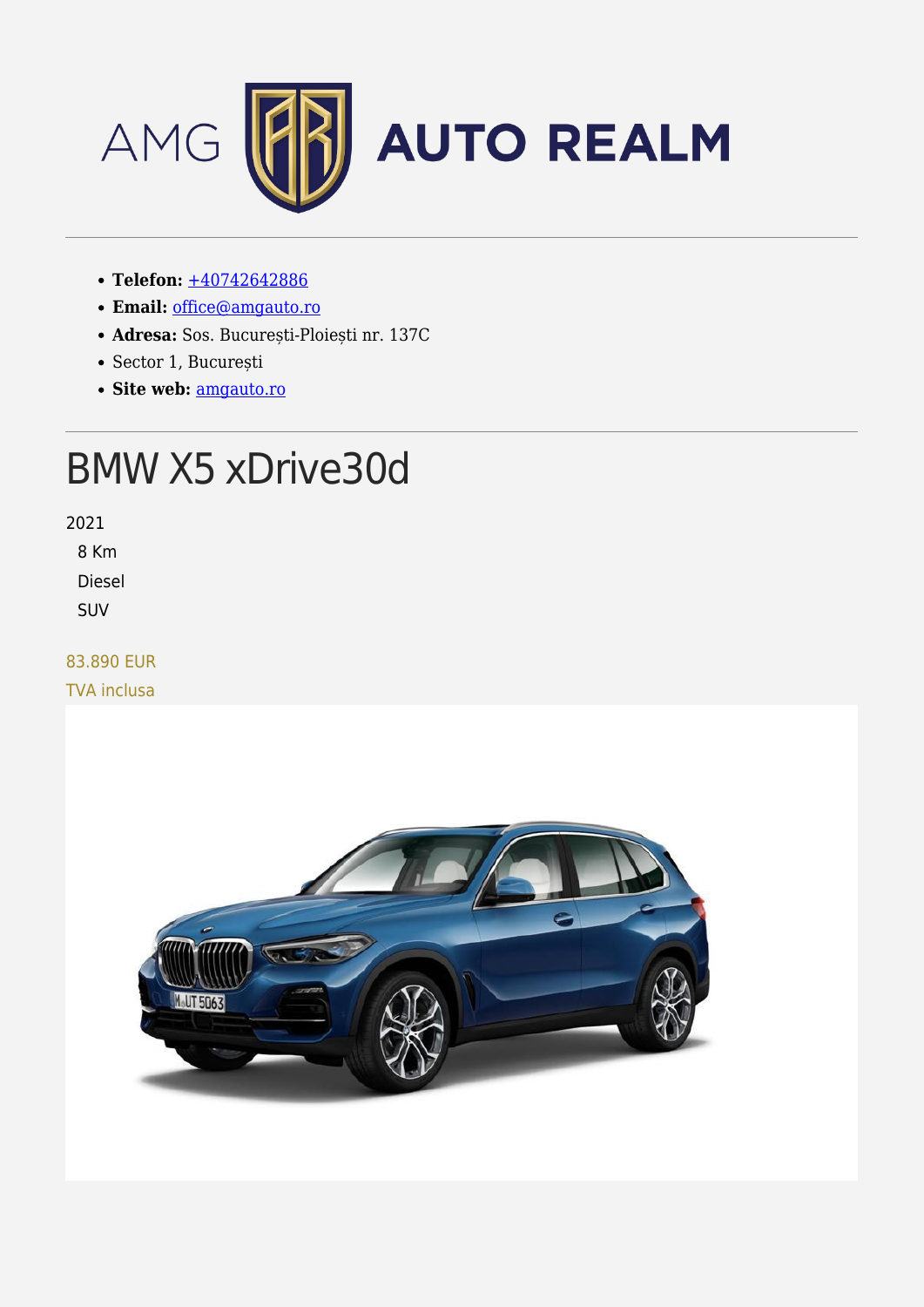contactdirect  $\beta$ 



| <b>Id AMG AUTO</b>    |
|-----------------------|
| AMG738816             |
| Categorie             |
| Autoturisme           |
| Marca                 |
| <b>BMW</b>            |
| Model                 |
| X <sub>5</sub>        |
| Anul de fabricatie    |
| 2021                  |
| Km                    |
| 8                     |
| Capacitate cilindrica |
| 2993                  |
| VIN                   |
| Combustibil           |
| <b>Diesel</b>         |
| Putere                |
| 265                   |
| Cutie de viteze       |
| Automata              |
| Transmisie            |
| 4x4 (automat)         |
| Norma de poluare      |
| Euro 6                |
| Emisii CO2            |

### Dotari

| ABS                      | Computer de bord             | Inchidere centralizata      |
|--------------------------|------------------------------|-----------------------------|
| Airbag-uri frontale      | Controlul stabilitatii (ESP) | Radio                       |
| Airbag-uri laterale fata | Geamuri fata electrice       | Servodirectie               |
| Acoperis panoramic       | Airbag-uri cortina           | Bare longitudinale acoperis |

Filtru de particule

Numar de portiere

Vopsea metalizata

Vopsea mata

Volan pe dreapta

Tara de origine

Data primei inmatriculari

Fara accident in istoric

Carte de service

Second hand

Romania

Inmatriculat

NU

SUV

5

DA

NU

NU

NU

DA

DA Stare

Culoare blue

Caroserie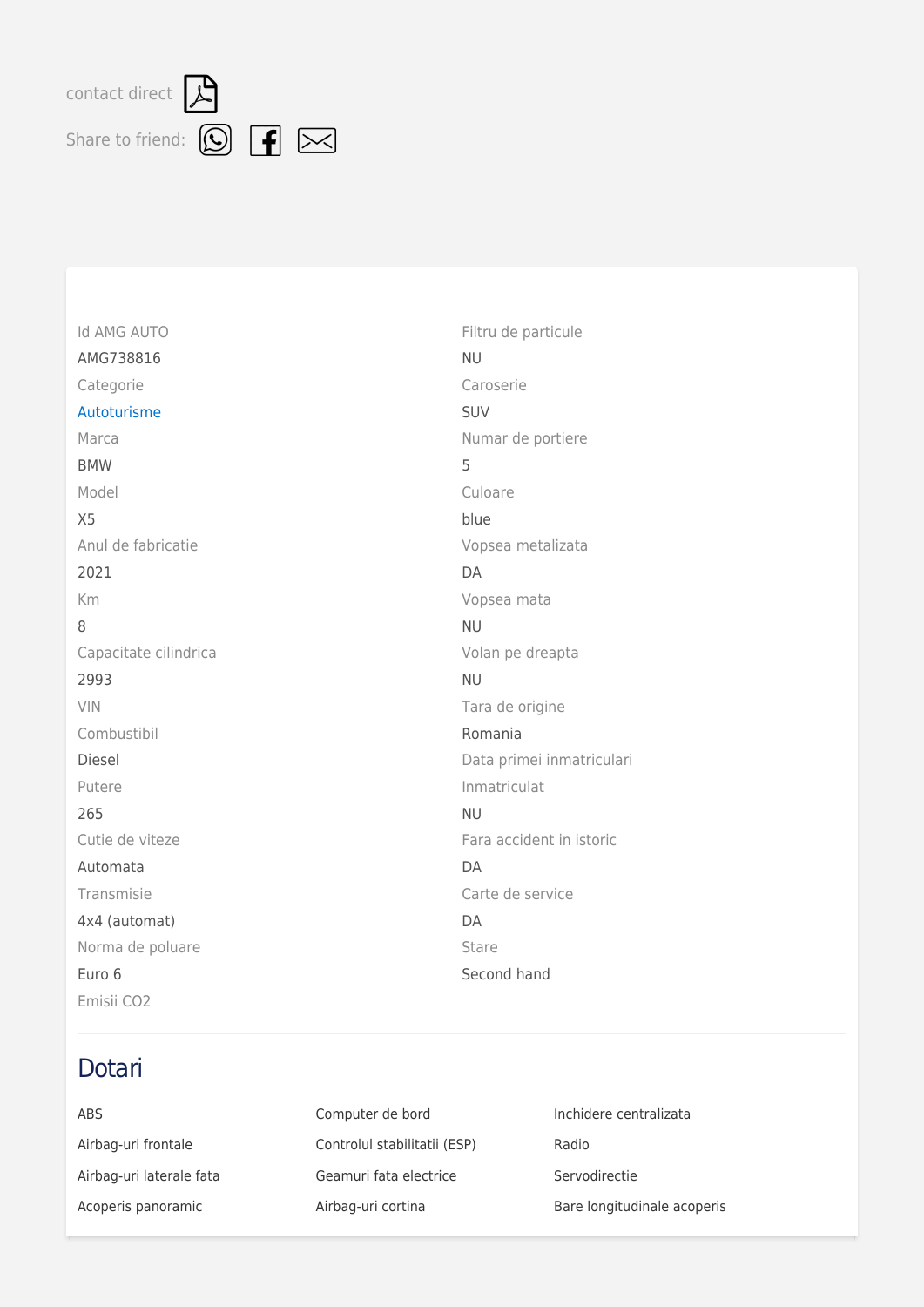| Aer conditionat patru zone     | Airbag-uri laterale spate      | <b>Bluetooth</b>                                    |
|--------------------------------|--------------------------------|-----------------------------------------------------|
| Airbag genunchi sofer          | Alarma                         | Camera parcare spate                                |
| Comenzi volan                  | Faruri Xenon                   | Geamuri spate electrice                             |
| Controlul tractiunii (ASR)     | Geamuri cu tenta               | Head-up display                                     |
| Faruri automate                | Geamuri laterale spate fumurii | Imobilizator electronic                             |
| Interior din piele             | Limitator de viteza            | Oglinda retrovizoare interioara<br>electrocromatica |
| Intrare auxiliara              | Lumini de zi (LED)             |                                                     |
| Jante din aliaj usor           | Navigatie GPS                  | Oglinzi retrovizoare ajustabile<br>electric         |
|                                |                                | Oglinzi retrovizoare exterioare<br>electrocromatice |
| Oglinzi retrovizoare incalzite | Scaune fata incalzite          | Trapa                                               |
| Pilot automat                  | Senzori parcare fata-spate     |                                                     |
| Projectoare ceata              | Stergatoare parbriz automate   |                                                     |

### **Descriere**

## **BMW X5 xDrive30d**

### **Colour and interior trim**

Phytonic Blue metalic BMW Individual extended leather trim 'Merino' Ivor White

#### **Standard equipment (selection)**

Locking wheel bolts Tyre Pressure Indicator Alarm system Floor mats in velour Warning triangle Interior trim finishers Aliminium 'Masheffect' dark Expanded exterior mirror package Ambient interior lighting LED fog lights DAB tuner Teleservices Legal emergency call ConnectedDrive Services Connected Package Profesional BMW Live Cockpit Professional

#### **Optional equipment**

21 " Light alloy wheels Y-Spoke style Bicolour mixed and runflat tyres Tyres with emergency-run system